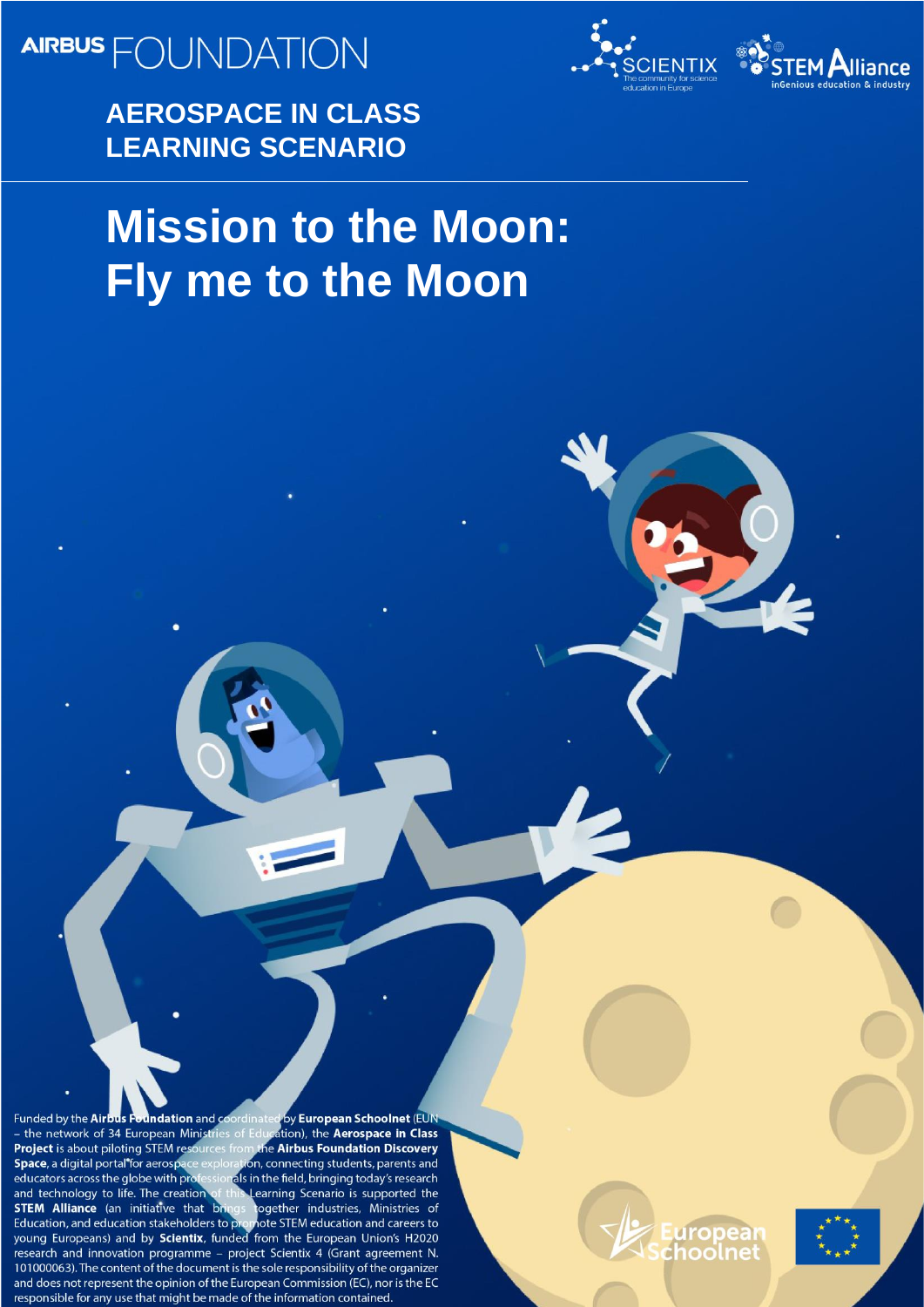## **MISSION TO THE MOON: FLY ME TO THE MOON**

#### *By Barry McGuire*

#### **Abstract**

This Learning Scenario is targeted at children from 8-12 years of age but may be adapted for older children.

In this Learning Scenario, children will be learning about rocket flight and how we leave Earth, fly to the Moon and land on the Lunar surface. Children will be able to identify the key features of rockets which are required for them to fly into space and do so as safely as possible. This activity is based over 2 lessons, both lasting approx. 60 mins each (these can be adapted to suit both age and ability levels).

Lesson 1 concentrates on the learning of processes involved in the flight of rockets to space, identification of rocket features and the progressing to designing, drawing and labelling a rocket. This will be used to assess children's knowledge & understanding of key features and terms discussed during lesson. New words: gravity, aerodynamic, gravitational pull, thrust,

Lesson 2 concentrates on the construction of a rocket that will be launched and then reviewed on what went well and why and what would be changed and why.

#### **Keywords**

| Table of summary            |                                                                                                                                                                                                                                                                                                                                                                                                        |
|-----------------------------|--------------------------------------------------------------------------------------------------------------------------------------------------------------------------------------------------------------------------------------------------------------------------------------------------------------------------------------------------------------------------------------------------------|
| <b>Subject</b>              | Social, Environmental & Scientific Education (S.E.S.E):<br>Science; History; Geography<br>Technology, Mathematics, Physics, STEM                                                                                                                                                                                                                                                                       |
| <b>Topic</b>                | <b>Flying to the Moon</b><br>Features of rockets and rocket design                                                                                                                                                                                                                                                                                                                                     |
| Age of students             | 8-12 years old                                                                                                                                                                                                                                                                                                                                                                                         |
| <b>Preparation time</b>     | Lesson 1: 30 minutes<br>Lesson 2: ca. 1 hour (Lay out materials and pre-prepare the card<br>lengths of tape etc. Please note some materials may need to be<br>purchased prior to commencing lesson.)                                                                                                                                                                                                   |
| <b>Teaching time</b>        | 120 minutes (2 lessons of 60 minutes each) <sup>1</sup>                                                                                                                                                                                                                                                                                                                                                |
| Online teaching<br>material | Airbus Foundation Discovery Space - Mission to the Moon (Fly me to<br>the Moon):<br>https://www.airbus.com/company/sustainability/airbus-<br>foundation/discovery-space/kids/mission-to-the-moon.html#Fly<br>Instructables:<br>https://www.instructables.com/id/Rubberband-Slingshot-Rocket/<br>YouTube:<br>https://www.youtube.com/watch?v=7B1TGHP7yx4<br>https://www.youtube.com/watch?v=KMX7zgaLC0w |

Rockets; Space Flight; Moon; Aerodynamics; Construction; Physics: Forces; Design & Make

<sup>&</sup>lt;sup>1</sup> Times assigned to the activities can be changed as the teachers see fit to best accommodate their students learning.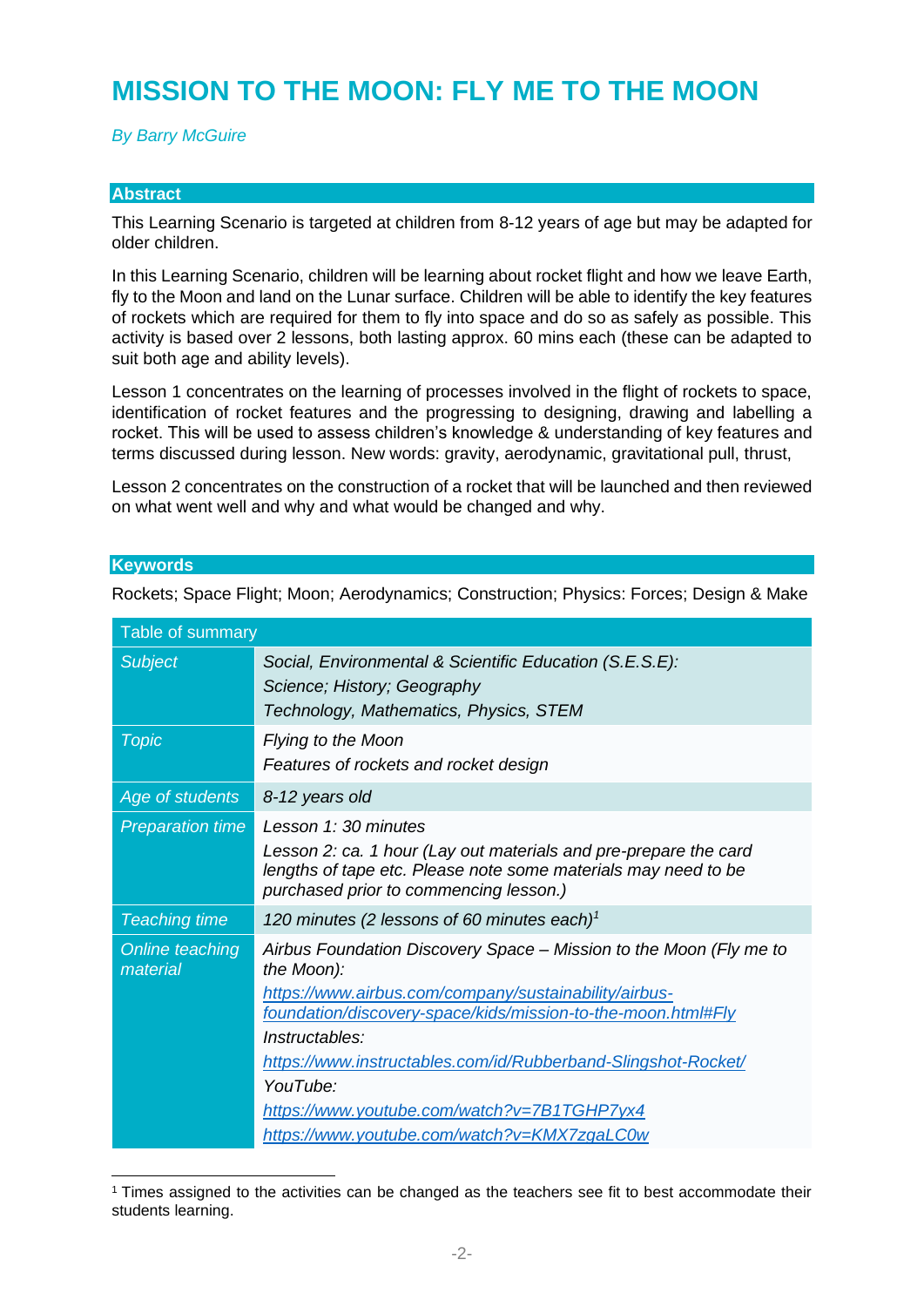| Offline teaching<br>material                                                      | Paper A4 & A3, pencils, colouring pencils/crayons/markers, scissors,<br>Sellotape, masking tape, rubber bands (different sizes), pencil eraser<br>tips or glue gun sticks, large straws, paper clip, split pin, thick card,<br>metal fastener, lollipop sticks |  |
|-----------------------------------------------------------------------------------|----------------------------------------------------------------------------------------------------------------------------------------------------------------------------------------------------------------------------------------------------------------|--|
| <b>Airbus</b><br>Foundation<br><b>Discovery</b><br><b>Space</b><br>resources used | Mission to the Moon:<br>1. Launching into space video<br>2. How to Fly in Space                                                                                                                                                                                |  |

#### **Licence**

**Attribution CC BY.** This licence lets others distribute, remix, tweak, and build upon this work, even commercially, as long as they credit the original creation.

#### **Integration into the curriculum**

This Learning Scenario ties in with the Irish S.E.S.E. (Social, Environmental & Scientific Education) Curriculum in a number of ways. Within S.E.S.E. children will be looking at the strands – materials; Energy & Forces and the strand unit – Properties & Characteristics of materials; Forces. This can also be linked to other lesson such as History where children can look at the history of space flight and the advancement in technology through time, this links into the continuity and change strand.

For cross curricular links, this lesson ties in with the New Primary Language Curriculum as children will developing their oral language through engagement in various parts of the lessons. Communicating and responding are key language elements of the Learning Scenario.

Primary Language Curriculum - Oral Language:

- Communicating
	- Engagement, listening and attention
	- Motivation & choice
- Understanding
	- Vocabulary
	- Demonstrating understanding
- Exploring & Using
	- Requests, questions and interactions
	- Information giving, explanation and justification
- Description, prediction and reflection

#### **Aim of the lesson**

The aim of this lesson is to engage and stimulate children to explore rocket flight. Children will be designing and making a rocket that will be launched to show the importance of aerodynamics. Children will also be learning about the different forces that can will have an effect on their rockets.

During this lesson children will be enabled to:

- Identify main features of rockets which are designed for space travel
- Determine design features need for safe space flight
- Create and make their own rocket
- Test flight of their designed rocket and review their findings.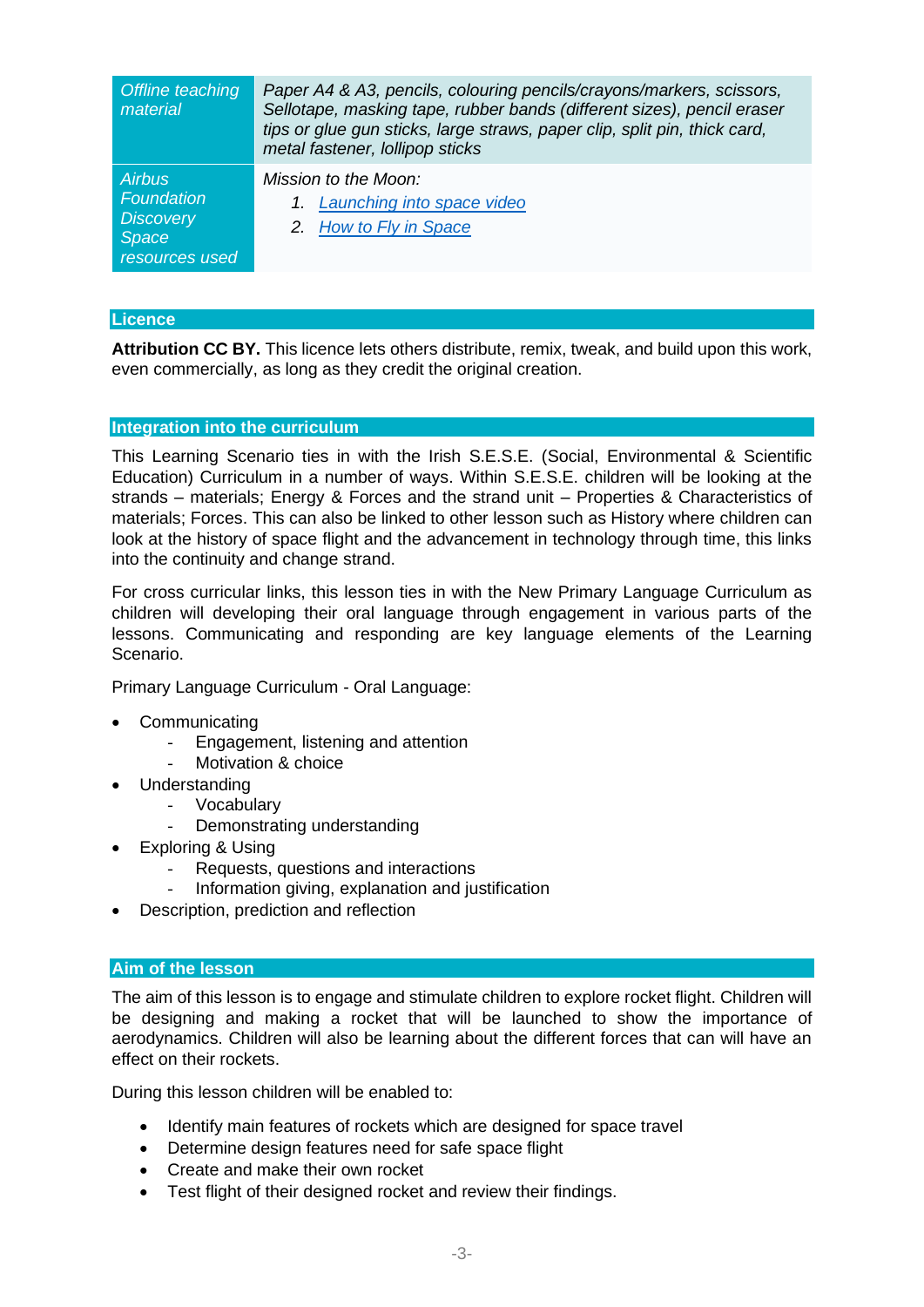#### **Outcome of the lesson**

Lesson 1: As this lesson is discovery and discussion-based children's knowledge and understanding will be assessed by peer reviewing each child's individual rocket design. Each of these designs needs to have labelled elements which the children will have to include in their designs to show understanding. By looking at the tip of each child's rocket the teacher will be able to assess if the children have fully understood what is meant by "aerodynamic design"

Lesson 2: This lesson is project-based and will assess if children can bring their learning from the previous lesson to the practical application in this lesson. Children will need to follow directions/steps to create a rocket which will be launched after construction. Children will have to face challenges in designing the fins and attaching them to the straw (body) accurately so as to help the rocket fly rather than hinder it. Children will understand the concept of drag and propulsion when this lesson is complete.

#### **Trends**

**Project-Based Learning**: students get fact-based tasks, problems to solve and they work in groups. This kind of learning usually transcends traditional subjects.

**Lifelong Learning**: learning does not stop when leaving school.

**Collaborative Learning**: a strong focus on group work.

**Outdoor Education**: learning outside of the school building in the "real" environment

**Edutainment**: playful learning. Learning while having fun.

#### **21st century skills**

#### **Learning & Innovation Skills:**

- Creativity and Innovation
- Critical Thinking and Problem Solving
- Communication
- Collaboration

In this Learning Scenario, children will be encouraged to think creatively and to be innovative in their design and how they apply their learning to their project. While constructing their rockets children may face some issues and will be encouraged to use critical thinking and problem-solving skills to come to a suitable solution. Working as a group, communication and collaborating with each other are vital skills for the children to allow them to progress with each step of the process efficiently.

#### **Information, Media & Technology Skills:**

- Information Literacy
- Media Literacy
- ICT (Information, Communications, and Technology) Literacy

Children, where possible, will be using ICT to assist their learning. Children will be watching the Airbus Foundation Discovery Space videos either through Interactive Whiteboard (IWB) or on individual iPads/tablets. Recording of their rocket flights can be videoed in slow motion using iPads/tablets.

#### **Life & Career Skills:**

- Flexibility and Adaptability
- Initiative and Self-Direction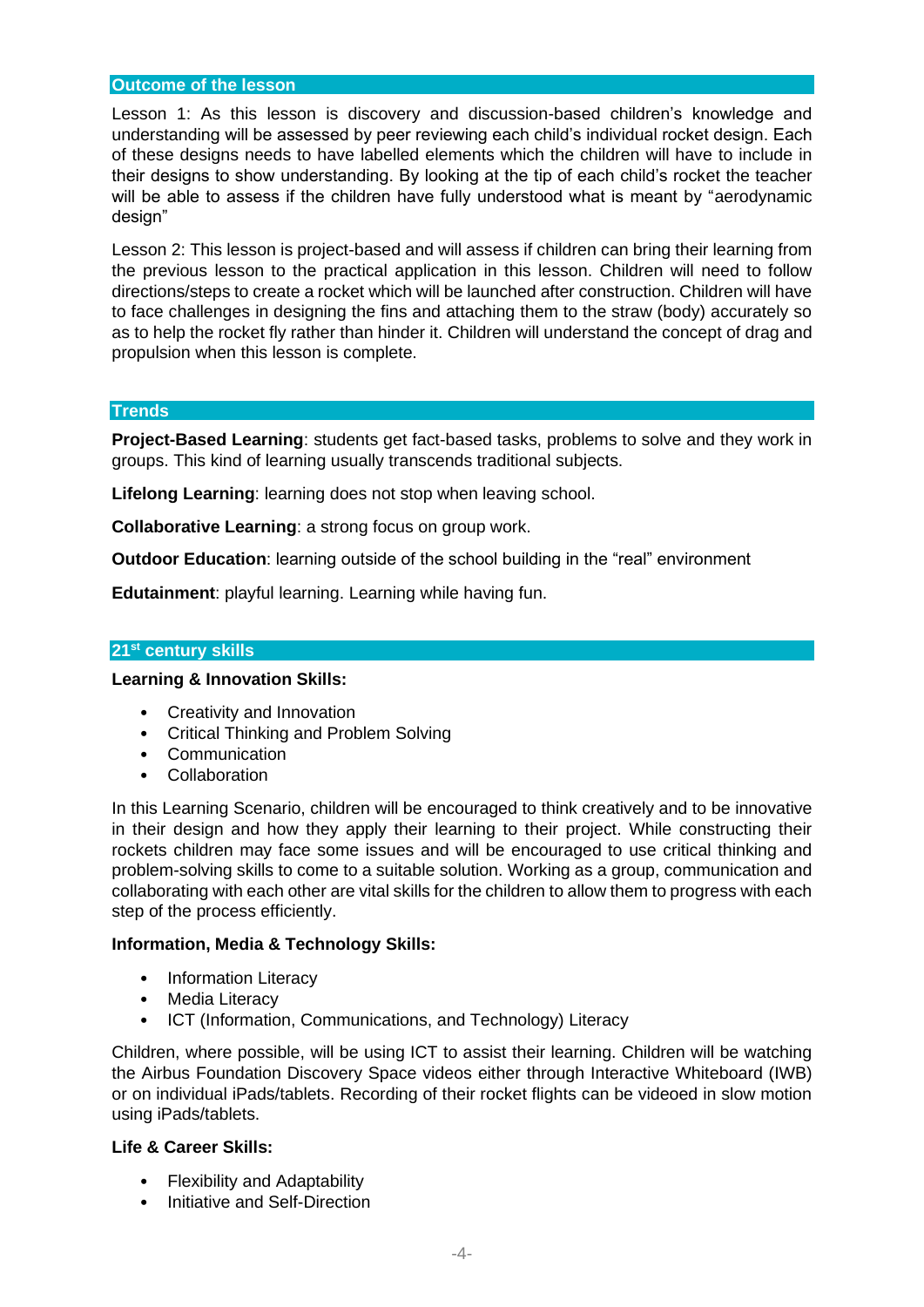- Social and Cross-Cultural Skills
- Leadership and Responsibility

While working in group activities children will need to be flexible and adapt their skills as necessary to face any problems that arise in their rocket design/construction. Having initiative to solve problems and to help direct those around them is key in this project-based lesson. Developing their Oral Language skills through various aspects of the lessons with speaking and understanding. Each member of the group will need to take responsibility for their task and for completing each step of the process.

| <b>Activities</b>      |                                                                                                                                                                                                                                                                                                                                                                                                                                                                                                                                                                                                                                                                                                                                                                                                                                                                                                                                                                                                                                                                                                                                                                                                                                                                                    |                  |
|------------------------|------------------------------------------------------------------------------------------------------------------------------------------------------------------------------------------------------------------------------------------------------------------------------------------------------------------------------------------------------------------------------------------------------------------------------------------------------------------------------------------------------------------------------------------------------------------------------------------------------------------------------------------------------------------------------------------------------------------------------------------------------------------------------------------------------------------------------------------------------------------------------------------------------------------------------------------------------------------------------------------------------------------------------------------------------------------------------------------------------------------------------------------------------------------------------------------------------------------------------------------------------------------------------------|------------------|
| <b>Activity</b>        | <b>Procedure</b>                                                                                                                                                                                                                                                                                                                                                                                                                                                                                                                                                                                                                                                                                                                                                                                                                                                                                                                                                                                                                                                                                                                                                                                                                                                                   | <b>Time</b>      |
|                        | <b>Lesson 1</b>                                                                                                                                                                                                                                                                                                                                                                                                                                                                                                                                                                                                                                                                                                                                                                                                                                                                                                                                                                                                                                                                                                                                                                                                                                                                    | <b>60 min</b>    |
| <b>Introduction</b>    | Children will be introduced to the lesson "Fly me to the<br>Moon" (for examples using these slides prepared).<br>Teacher introduces children to the topic of rockets and how<br>we use these to travel to the Moon. After the introduction, the<br>children will complete a KWL chart <sup>2</sup> (for example like the one<br>provided in <b>Annex 1</b> ) labelled "How Rockets Fly" to assess<br>their knowledge base. The whole class will then discuss how<br>rockets fly and what they need to fly to outer space safely.<br>(Peer discussion on topics raised by this and information<br>recorded on Whiteboard/Flipchart/Copies etc.)                                                                                                                                                                                                                                                                                                                                                                                                                                                                                                                                                                                                                                     | $10 \text{ min}$ |
| <b>Main body Intro</b> | Children will watch the "Launching into Space" video by the<br>Airbus Foundation Discovery Space. Each child will be given<br>a balloon that they will be instructed to fill with air by blowing<br>into the balloon. Children will then see what happens to the<br>balloon when the air is quickly released (some children may<br>need help with the inflation of balloons). After the video,<br>children will discuss the word Aerodynamic with a<br>think/pair/share session. Peer discussion on why one shape<br>is more aerodynamic than another and where they would see<br>this in the world around them: Cars/Trains/Planes etc.<br>Questions posed will include:<br>How exactly does a rocket engine work?<br>What factors will affect your space launch?<br>How can we design an aerodynamic rocket to fly to<br>the Moon?<br>The class will look at the features of a rocket and why they<br>are used: for example, fins, pointed nose cones etc.<br>After discussing these features, children will watch "How to<br>Fly in Space" and discuss what is meant by gravity and how<br>this will affect a rocket launch and flight.<br>Questions posed will include:<br>What does gravity do?<br>How does gravity affect you?<br>Is gravity the same on earth and the moon? | 20 min           |

<sup>&</sup>lt;sup>2</sup> A KWL Chart is an active reading strategy that can start students thinking about what they already know about a topic. The acronym stands for "**Know already – Want to know/Wonder – Learned**". It can be used as an assessment for learning because a teacher can quickly tell what students already know and understand about a topic.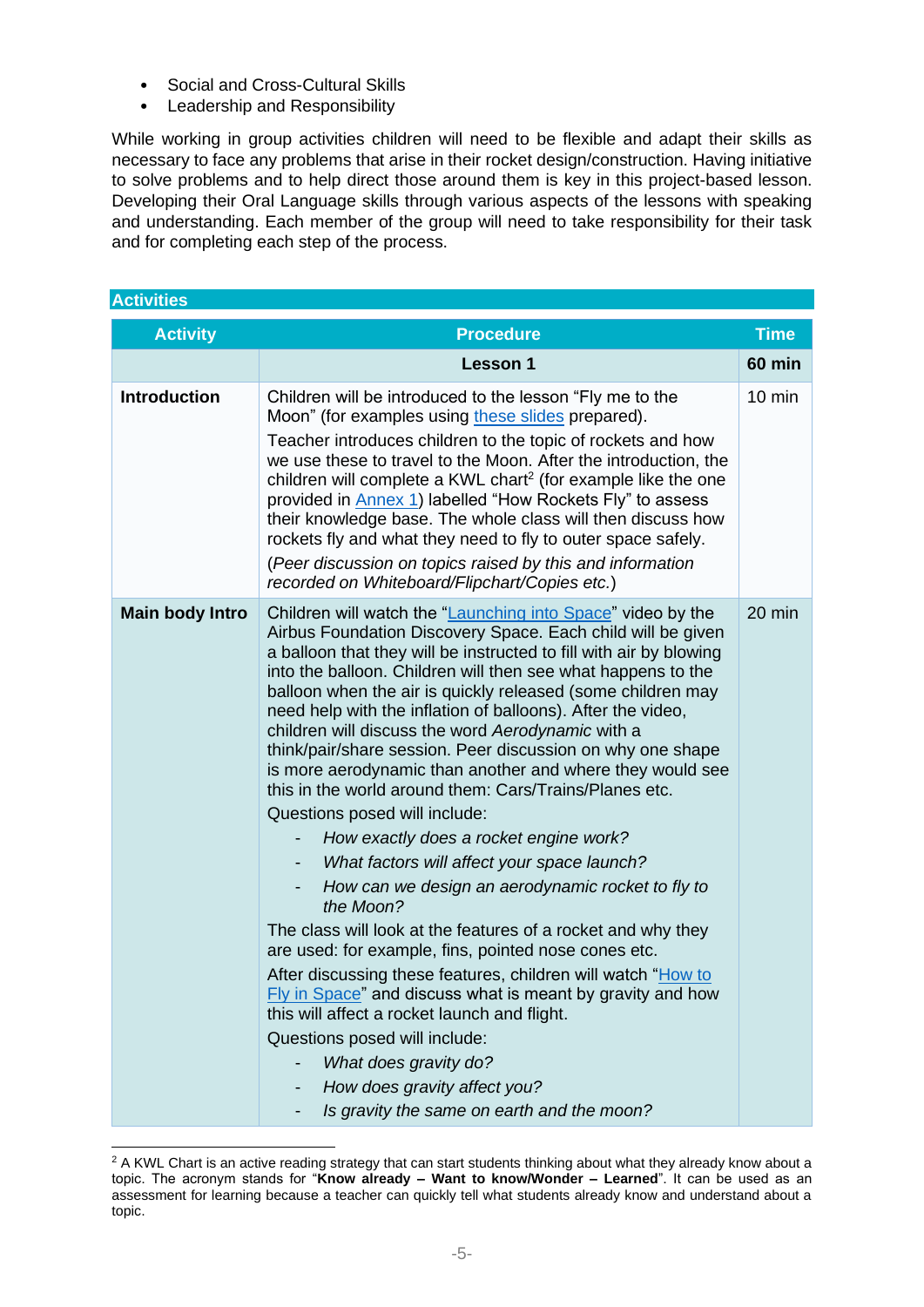| <b>Activity</b>                              | <b>Procedure</b>                                                                                                                                                                                                                                                                                                                                                                                                                                                                                                                                                                                                                                                                                                                                                                                                                                                                   |                  |  |
|----------------------------------------------|------------------------------------------------------------------------------------------------------------------------------------------------------------------------------------------------------------------------------------------------------------------------------------------------------------------------------------------------------------------------------------------------------------------------------------------------------------------------------------------------------------------------------------------------------------------------------------------------------------------------------------------------------------------------------------------------------------------------------------------------------------------------------------------------------------------------------------------------------------------------------------|------------------|--|
| Designing an<br>Aerodynamic<br><b>Rocket</b> | Children will be given out A3 paper and asked to draw their<br>rocket design using the information that they have covered in<br>the lesson. Children will be encouraged to include critical<br>design features for safe flight of the rocket and look at<br>images of rockets to provide stimulation. Children will need<br>to label their rocket elements and be able to explain why they<br>have chosen to use these design features. <sup>3</sup>                                                                                                                                                                                                                                                                                                                                                                                                                               |                  |  |
| <b>Plenary</b>                               | Once the children have completed this task, they will peer<br>review each other's work by using a checklist to assess the<br>design. They will look back over their KWL chart and fill in as<br>needed.                                                                                                                                                                                                                                                                                                                                                                                                                                                                                                                                                                                                                                                                            | $10 \text{ min}$ |  |
|                                              | Lesson 2                                                                                                                                                                                                                                                                                                                                                                                                                                                                                                                                                                                                                                                                                                                                                                                                                                                                           | <b>60 min</b>    |  |
| <b>Introduction</b>                          | Children will review the last lessons work and will review the<br>KWL chart completed. Any remaining issue will be<br>discussed.                                                                                                                                                                                                                                                                                                                                                                                                                                                                                                                                                                                                                                                                                                                                                   |                  |  |
| Warm-up<br>activity                          | A quiz based on elements from last lesson can be used with<br>the students. Suggested questions can be found in Annex 2<br>(this is optional based on availability of devices). <sup>4</sup> If devices<br>are not available, the teacher can further discuss words<br>introduced in last lesson and ask children to give examples<br>where possible.                                                                                                                                                                                                                                                                                                                                                                                                                                                                                                                              |                  |  |
| <b>Main Activity</b>                         | The resources for this lesson will be then handed out.<br>Children will require:<br>Cap eraser<br>Brass split pin<br>A5 sheet card<br>Rubber bands (different sizes)<br>Lollipop stick<br>-<br>Large drinking straw<br>Masking tape<br>Ruler<br>Pencil<br>Children can either work as a group or individuals depending<br>on skill level and materials.<br>Instructions are available at the following link and can be<br>printed out where necessary:<br>http://www.instructables.com/id/Rubberband-Slingshot-<br>Rocket/<br>See YouTube link for process:<br>https://www.youtube.com/watch?v=7B1TGHP7yx4<br>(Please note I have used the split pin instead of the paper<br>clip as this will be easier to manipulate for younger children.)<br>Students can use different rubber bands to discover the<br>effect of different strengths and the build-up of potential<br>energy. | 35 min           |  |

<sup>&</sup>lt;sup>3</sup> Teachers should decide if they rather have students working individually or in pairs.<br><sup>4</sup> If using Kahoot is not a possibility, teachers could print out the questions instead.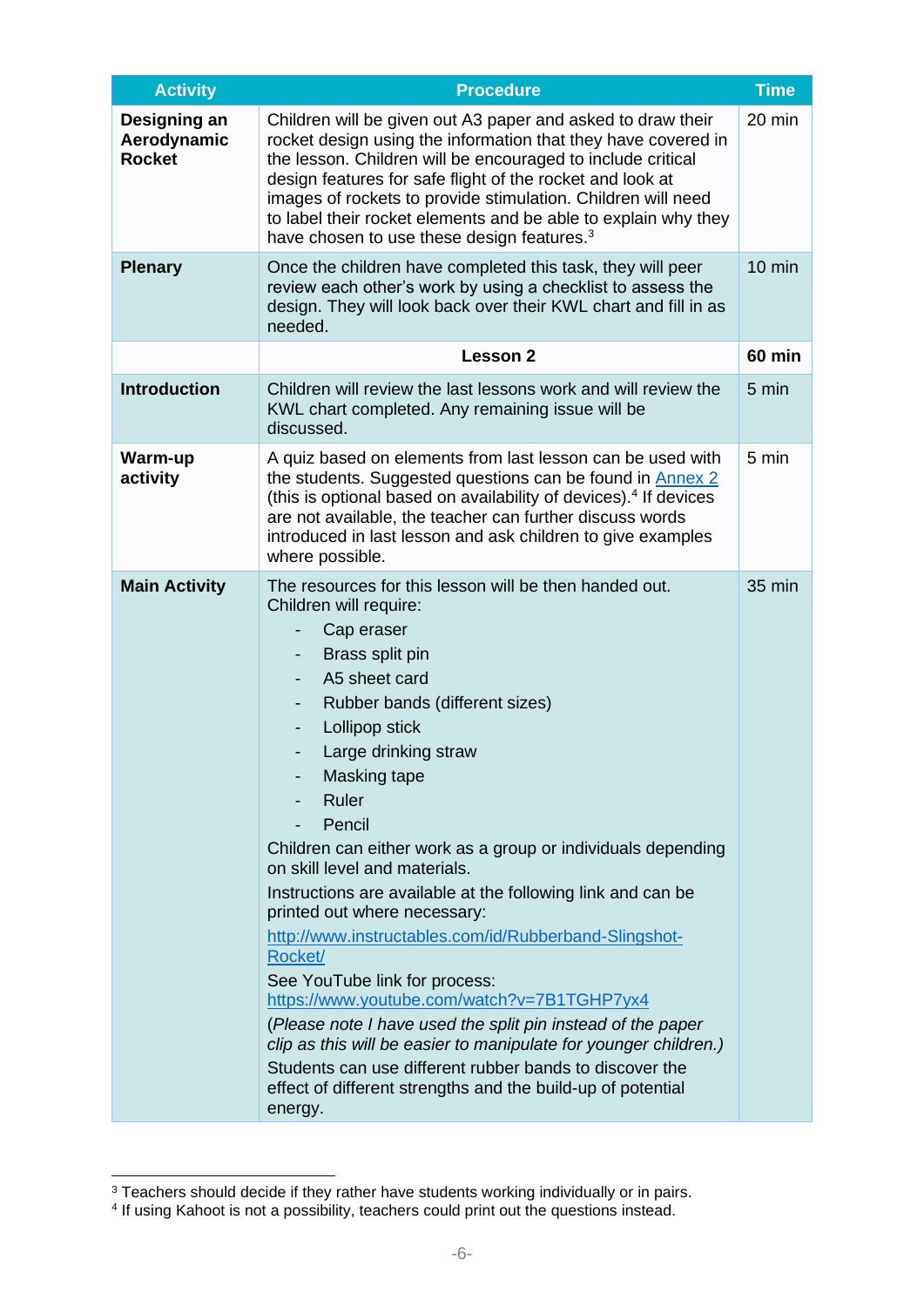| <b>Activity</b>            | <b>Procedure</b>                                                                                                                                        | Time             |
|----------------------------|---------------------------------------------------------------------------------------------------------------------------------------------------------|------------------|
| <b>Review of</b><br>rocket | After construction, each child will fill out a review chart (see<br>Annex 3) on the following questions: What went well? What<br>would you change? Why? | 5 min            |
| <b>Plenary</b>             | Feedback to class about what was learned in both lessons<br>and review KWL chart.                                                                       | $10 \text{ min}$ |

#### **Assessment**

The assessment for Lesson 1 of this activity is through peer review:

- 2 stars and a wish
- Teacher based assessment

The assessment for Lesson 2 of this activity is through self-evaluation of the child's finished project.

- What went well? Why/Why not?
- What would you change? Why/Why not?
- Teacher assessment of finished product.

#### **About the Aerospace in Class Project**

The "Aerospace in Class" Project is about integrating STEM resources from the Airbus Foundation Discovery Space in classes for 8- to 12-year-old students. The project is funded by the **Airbus Foundation** which is committed to bringing together the products and people of the global aerospace company Airbus to help address the challenges of today's society. Youth development is one of the pillars upon which the Airbus Foundation is built, empowering young people for the challenges of tomorrow. The **Airbus Foundation Discovery Space** is a [digital](https://www.airbus.com/company/sustainability/airbus-foundation/discovery-space.html)  [portal](https://www.airbus.com/company/sustainability/airbus-foundation/discovery-space.html) for aerospace exploration, connecting students, parents and educators across the globe with professionals in the field, bringing today's research and technology to life. **[European Schoolnet](http://www.eun.org/)** is coordinating this project. EUN is the network of 34 European Ministries of Education, based in Brussels, which aims to bring innovation in teaching and learning to its key stakeholders: Ministries of Education, schools, teachers, researchers, and industry partners.



The "Aerospace in Class" Project has also been supported by the STE(A)M Partnerships programme of Scientix, funded from the European Union's H2020 research and innovation programme – project Scientix 4 (Grant Agreement N. 101000063), coordinated by European Schoolnet (EUN). The content of the document is the sole responsibility of the organizer and it does not represent the opinion of the European Commission (EC), and the EC is not responsible for any use that might be made of information contained.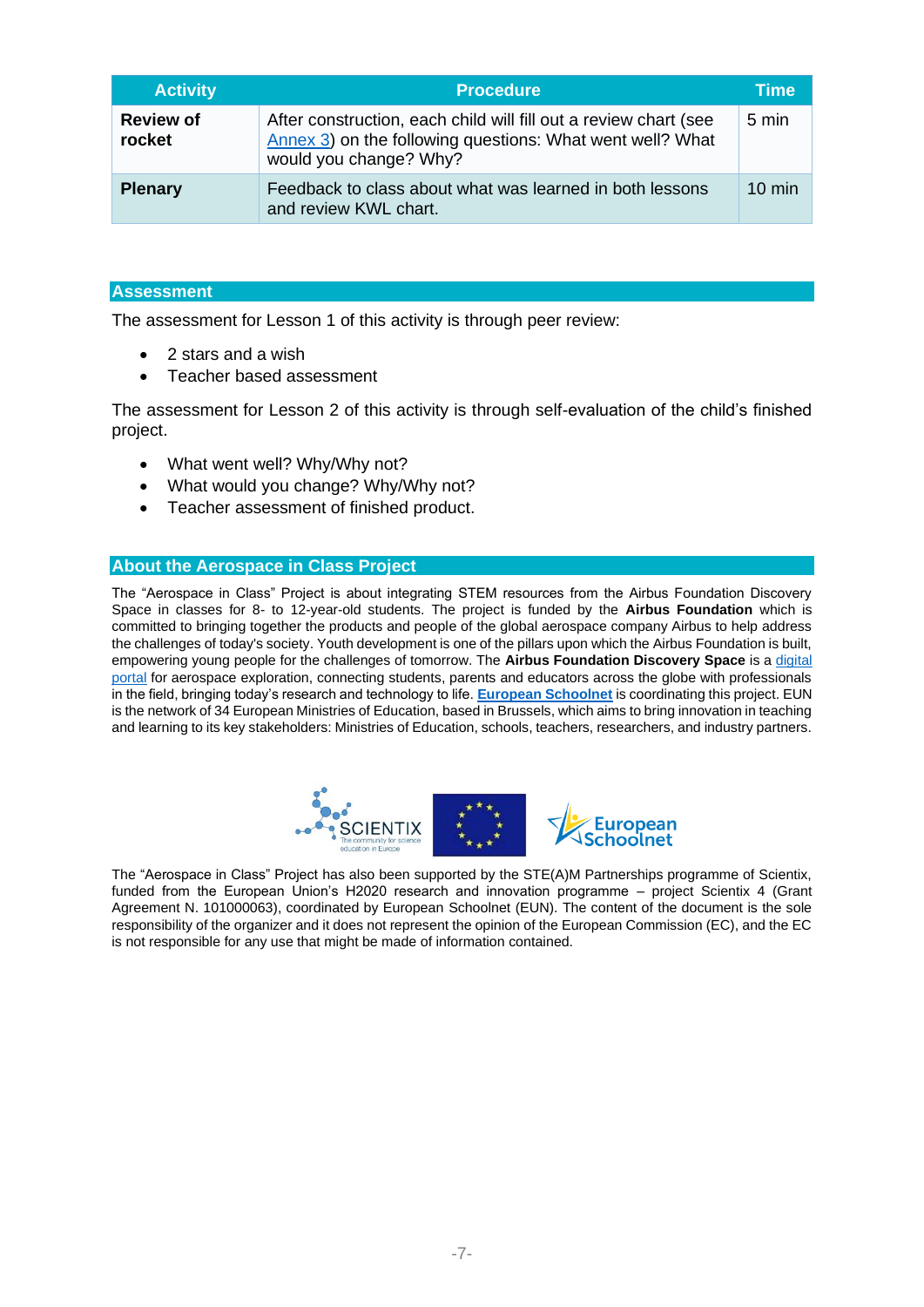**Annex 1: KWL Chart**

# **KWL Chart**

| Name:<br>_____ |  |  |  |
|----------------|--|--|--|
|                |  |  |  |

Date: \_\_\_\_\_\_\_/\_\_\_\_\_\_\_/\_\_\_\_\_\_\_

**Topic:** 

<span id="page-7-0"></span>

| <b>Wonder</b>                                                                                                   | <b>Learned</b>                                                   |
|-----------------------------------------------------------------------------------------------------------------|------------------------------------------------------------------|
| What do you think you already know about<br>What do you wonder about this topic? Write<br>your questions below. | After you complete your project, write what<br>you have learned. |
|                                                                                                                 |                                                                  |
|                                                                                                                 |                                                                  |
|                                                                                                                 |                                                                  |
|                                                                                                                 |                                                                  |
|                                                                                                                 |                                                                  |
|                                                                                                                 |                                                                  |
|                                                                                                                 |                                                                  |

**\_\_\_\_\_\_\_\_\_\_\_\_\_\_\_\_\_\_\_\_\_\_\_\_\_\_\_\_\_\_\_\_\_\_\_\_\_\_\_\_\_\_\_\_\_\_\_\_\_\_\_\_\_\_\_\_\_\_\_\_\_\_\_\_\_\_\_\_\_\_\_\_\_\_\_\_\_\_\_\_\_\_\_\_\_\_**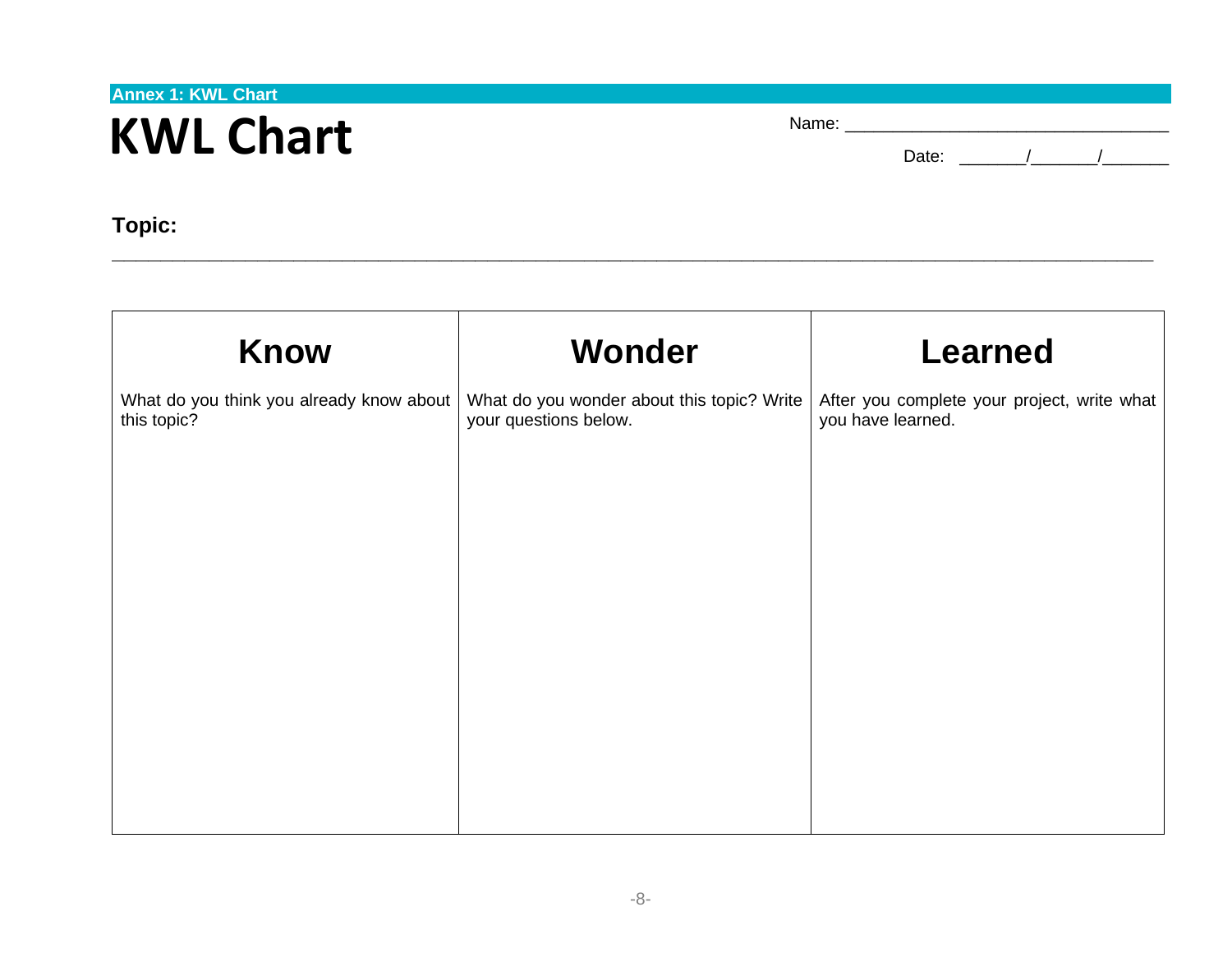**Annex 2: Quiz for Lesson 1 Review**

### **Kahoot Quiz**

### <span id="page-8-0"></span>**Aerospace in the Classroom - Fly Me to the Moon**

- 1. What does Gravity Do?
	- Gravity always pushes us down  $(x)$
	- Gravity always pulls us back  $(\sqrt)$
	- Gravity pushes us away  $(x)$
	- Gravity doesn't do anything  $(x)$
- 2. How fast must you travel to leave Earth's atmosphere?
	- $10,000 \text{ km } (x)$
	- 20,000 km  $(x)$
	- $30,000 \text{ km } (\text{x})$
	- 40,000 km  $(\sqrt{})$
- 3. By burning fuel rockets push out \_\_\_\_ to move the rocket in the opposite direction.
	- gas  $(\sqrt{)}$
	- $\bullet$  fuel  $(x)$
	- smoke (x)
	- $\bullet$  liquid  $(x)$
- 4. What do we call the cargo & fuel of a rocket?
	- Expense-load (x)
	- $\bullet$  Cost-load  $(x)$
	- Payload  $(\sqrt{2})$
	- Trade-load  $(x)$
- 5. Rocket's payload is made up of 90% fuel (True or False)
	- True  $(\sqrt{ } )$
	- False  $(x)$
- 6. To help air get out of the way a rocket needs to be \_\_\_\_\_ when it is moving fast.
	- Aerodynamic  $(\sqrt{)}$
	- Powerful  $(x)$
	- Flat  $(x)$
	- Speedy (x)
- 7. If a rocket is aerodynamic it is….
	- Fat and Rough  $(x)$
	- Thin and Smooth  $(\sqrt{)}$
	- Long and Wide  $(x)$
	- Short and Stubby  $(x)$